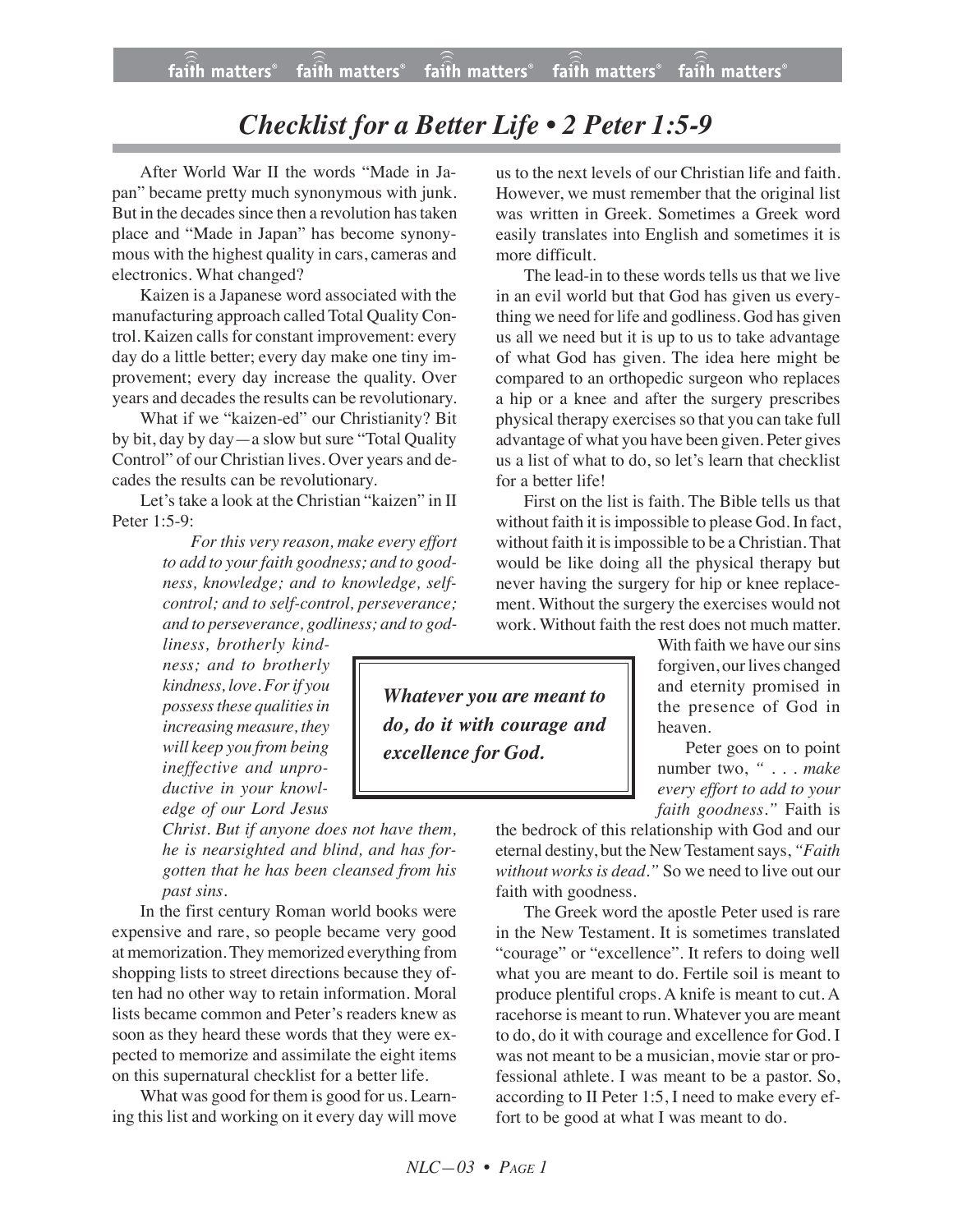## **faith matters® faith matters® faith matters® faith matters® faith matters®** ))) ))) ))) ))) )))

There is enormous freedom in this truth. I don't need to be good at what you are meant to do. And you don't need to be good at what I am meant to do. I can be me. You can be you. We live out our Christian faith making every effort to be excellent at what God has called and gifted us to be and do.

Number three on Peter's list is knowledge. However, he is not talking here about factual knowledge so much as moral knowledge. He is saying that if we have faith and excellence in what we are meant to do in life, we also need to know what is right.

What could be worse in life than being really good at something, but unable to know the difference between right and wrong? Someone can be excellent at making money but not know the right way to use the money. Someone can be really good at writing but not know the right things to write.

Charles Steinmetz was a brilliant electrical engineer who designed and built the large electrical generators for Henry Ford's first factory in Dearborn, Michigan. These generators made the automobile production line possible and profitable. As a result, Ford Motor Company became highly successful and Henry Ford became a very rich man.

One day the entire plant shut down and went dark and the production line stopped. All the mechanics were unable to fix the problem, so Henry Ford called Charles Steinmetz and brought him in. Steinmetz tinkered with motors, buttons, wires and switches until the power returned and the plant was fully operative.

Shortly after that Steinmetz sent an invoice to Henry Ford for \$10,000 for his services. (This was a hundred years ago when \$10,000 was an astonishing amount of money!) Ford refused to pay saying that this was too much money for a few hours of tinkering around. So, Steinmetz submitted a revised invoice: "For tinkering around on the motors, \$10; for knowing where to tinker, \$9,990. Total: \$10,000." Henry Ford paid the \$10,000.

As Christians we need to go beyond being good at what we do. We need to know what is right. Every day we must make every effort to add knowledge of what is right to our goodness and faith.

Number four is self-control. This is a specific virtue that is very important for successful Christian living. It is about controlling our passions. Passion is good. I love passionate people. These are people who care deeply and are enthusiastic; they have intense feelings. They may be passionate about sex, politics, health, their jobs, their neighborhood, their country or other people. Being passionate is great—as long as it is under control. But when passions get out of control they become obnoxious, destructive, selfish and counter-productive. We all know and try to avoid people with uncontrolled passions.

Blessed are those Christians who keep their passions focused. Whether pleasure, anger, sorrow or personal opinion, these are people who have the self-discipline to subject their passions to God, the Bible, reason and the healthy influence of others.

Researchers conducted experiments with fouryear-old children to test their self-control. Two pieces of candy were placed in front of each child. They were told not to eat the candy until the teacher returned in ten minutes. If they abstained from eating the candy for those ten minutes they would be given five pieces of candy.

The researchers left the room and observed the children through one-way glass. For some children it was agony. These four-year-olds looked at the candy, felt the candy, got their tongues as close as they could to the candy and looked like they were being tortured for 600 seconds. Could they control their candy passion for the short term in order to gain more in the long term? Some could not wait and ate the two pieces of candy even though it meant less later.

In the Columbia University experiment these children were followed up over thirty years. Those with self-control did much better in life. Their SAT scores were higher. As teenagers the boys had fewer run-ins with the law and the girls were less likely to become pregnant.

The point here is not to lack passion; the point is to control passion. As Christians we need to work on keeping passion focused for God and for good with self-control.

Number five is perseverance. Perseverance specifically refers to the tough times in life and hanging in there in anticipation of a better future. Some people do not deal well with difficulty. They whine and complain or become angry. If life is not the way they want it to be they blame other people and become angry with God. It is a lousy way to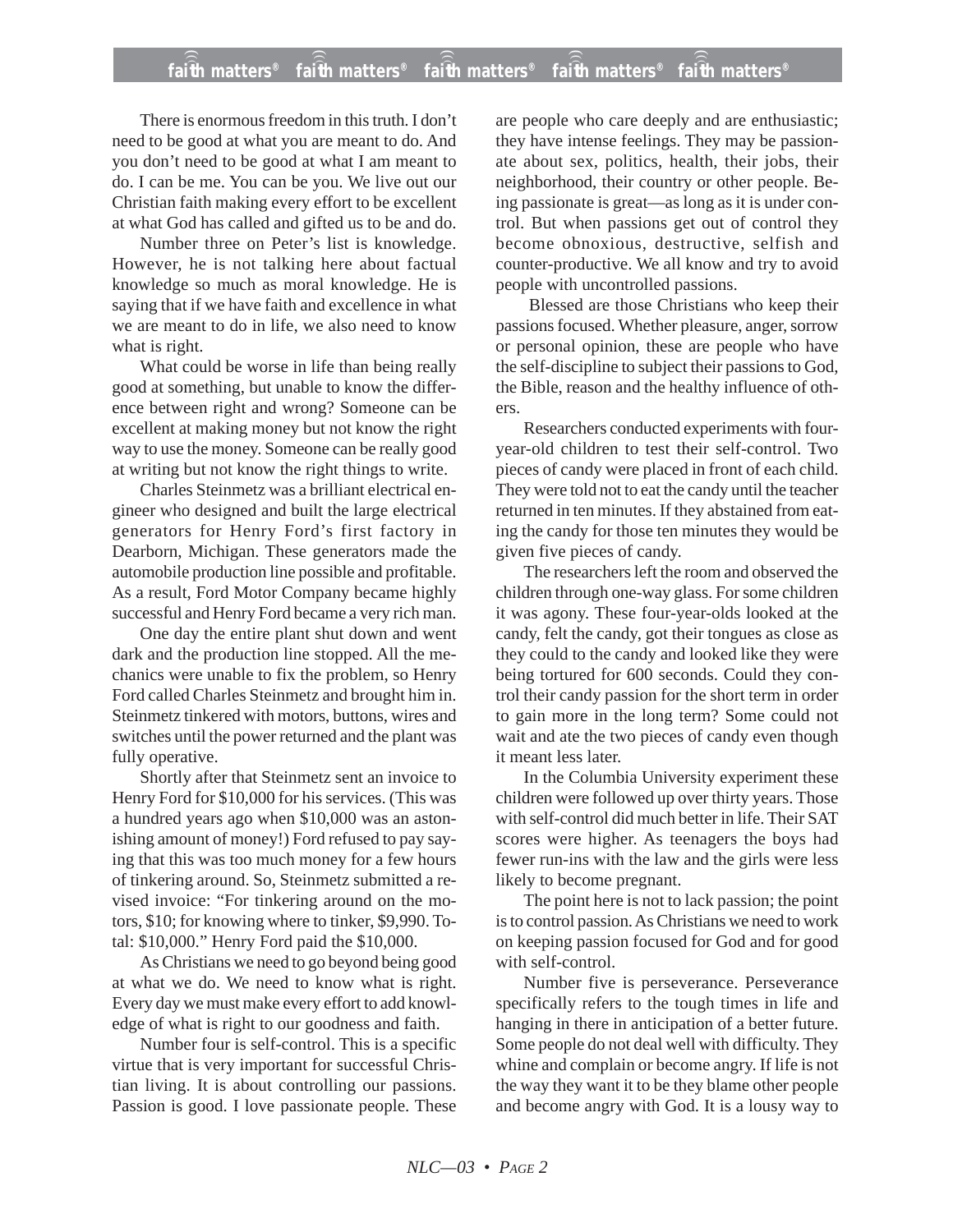live because every life has difficulty. The test of our faith and character rarely comes in good times. Bad times show what we are made of and whether or not we truly trust God. The great example of perseverance is described in Hebrews 12:2-3:

> *Let us fix our eyes on Jesus, the author and perfecter of our faith, who for the joy set before him endured the cross, scorning its shame, and sat down at the right hand of the throne of God. Consider him who endured such opposition from sinful men, so that you will not grow weary and lose heart.*

When President George W. Bush named Condoleezza Rice National Security Advisor it was said that she had become the most powerful woman in the world. She is a Christian and an African-American, both of which are important to understanding what she said about perseverance at the February 6, 2003, National Prayer breakfast in Washington, DC:

> "American slaves used to sing, 'Nobody knows the trouble I've seen—Glory, Hallelujah!' Growing up, I would often wonder at the seeming contradiction contained in this line. But as I grew older, I came to learn that there

is no contradiction at all.

"I believe this same message is found in the Bible in Romans 5, where we are told to '*rejoice in our sufferings, knowing that suffering produces endurance, and endurance produces*

*character, and character produces hope, and hope does not disappoint us, because God's love has been poured into our hearts through the Holy Spirit which has been given to us.' "*

Condoleezza Rice made *"every effort to add to her faith, goodness; and to goodness, knowledge; and to knowledge, self-control; and to selfcontrol, perseverance,"* hanging in there, enduring, with anticipation of a better future.

Sixth on Peter's list is godliness. The Greek word is "eusebeia". This is difficult to translate although it is often translated as "religious". It is a rare word in the New Testament. Probably the reason it is so rarely used in the New Testament is that "eusebeia" was used to describe pagan religions and Christians wanted to distance themselves as much as possible from pagan religions.

I, for one, am pleased that "eusebeia" or "religious" is pretty much left out of the New Testament because I have never liked the word. To me, "religion" smacks of organizations, institutions, rules and loads of self-righteousness. I have never wanted to be religious. I just want to be Christian.

However, there is a sense in which "religious" is a good word. It is the practical living out of faith. It is living with a constant awareness of God. Living "religiously" is the opposite of living "secularly". "Secular" does not deny God, it just does not think about God.

Let me tell you one of the greatest insults you can give a person. She bluntly asks you, "What do you think of me?" And you answer, "I don't think of you." (You don't think good of her; you don't think ill of her. You just never bother to think about her at all. She just does not matter to you.) That is what a secular person thinks of God. Not at all! He does not think ill of God. He does not think good of God. God just is not part of his thinking.

> The opposite is true of the religious person. The godly person thinks about God all the time. God is part of everything. God is important when waking up in the morning and going

to sleep at night, when worshiping and when work-

ing, when praying and when playing. This is the godly "religious" Christian.

Number seven on Peter's list is kindness—simply being nice to people. For generations Minnesotans have prided themselves on being nice: Minnesota Nice! However, some newspaper articles in the Minneapolis and St. Paul newspapers have said we are not as nice as we say we are. In fact, we are rude, inconsiderate, selfish and often mean.

A survey reported in *U.S. News and World Report* claimed that 89% of Americans say unkindness is a serious problem in America. Seventy-three percent of Americans say that mean-spirited po-

*The godly person thinks about God all the time. God*

*is part of everything.*